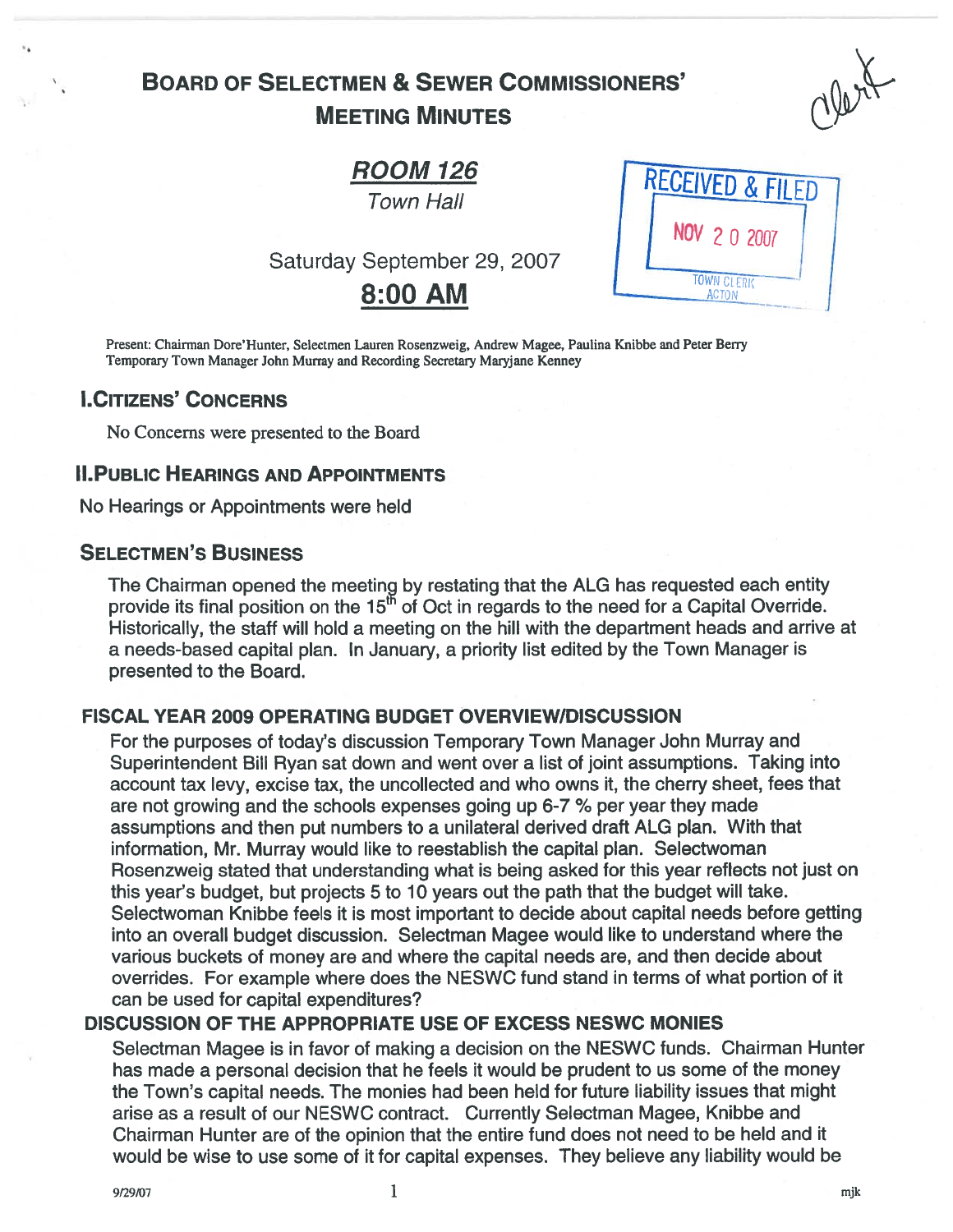shared by all the towns connected to the NESWC contract. The Temporary Town Manager cautioned that the legislature may not step in if there is <sup>a</sup> liability; the state has not helped in past. The Temporary Town Manager stated that as <sup>a</sup> town we are not doing <sup>a</sup> full recycle program at the transfer station. He has proposed that 1 M in the NESWC funds be reserved for improvements to the Transfer station and Recycling- Composting equipment. Additionally, the Selectmen asked Mr. Murray to cost out environmental insurance before deciding to release the fund. Selectwoman Knibbe stated we are not <sup>a</sup> bank and do not need to accumulate the monies when there are capital needs. The Chairman feels it is <sup>a</sup> good course of action to pursue. Selectman Berry is concerned about counting on the legislature and that we should save some of the funds if there is no insurance. Selectwoman Rosenzweig stated it is her opinion that if you let the funds go you must tell the citizens that if there is <sup>a</sup> problem we will need to go to them for the additional monies. Selectwoman Knibbe agrees with the <sup>p</sup>lan to use some of the NESWC money for this year's Capital expenses and to reserve 1M to enhance our recycle plant. Chairman Hunter feels with the remaining money we do <sup>a</sup> reverse split 400K to municipal and 100K to the Schools over <sup>a</sup> 4 year period.

#### CAPITAL BUDGET OVERVIEW/DISCUSSION

Selectman Magee asked for the history of why the schools would ge<sup>t</sup> some of the NESWC funds. Mr. Murray went through <sup>a</sup> short history and explained at certain point in time taxation was used. Selectwoman Knibbe would like to use some of the NESWC funds to fund this year's capital needs, including the North Acton Fire Station. The ALG Plan devised by Mr. Murray incorporates the annual use of \$500K: \$400K to the municipal side and \$1 00K to schools. Such <sup>a</sup> use of the NESWC monies will provide extra monies to each side and allow <sup>a</sup> certain length of time for the Town and Schools to devise <sup>a</sup> <sup>p</sup>lan to replenish this use of NESWC funds with <sup>a</sup> recurring revenue source. Selectwoman Knibbe stated that roofs and boilers are maintenance whereas the fire station is <sup>a</sup> long term capital need. Chairman Hunter wanted to do <sup>a</sup> single question override linking the schools and the town. Selectwoman Rosenzweig, Selectwoman Knibbe, Selectman Magee and Selectman Berry felt strongly that two questions are needed. All four believed the fire station needs to stand on its own and we will need to use NESWC monies to defray the cost. Selectman Magee agrees with the Chairman that if <sup>a</sup> menu override is presented, people will choose A or <sup>B</sup> and will choose the lesser costing option. He feels it is probably necessary to link them to pass both in an override, but the right thing is to have station stand on its own. Selectwoman Knibbe then propose<sup>d</sup> we move forward with design only and we delay the vote on construction for 12 to 18 months. The Chairman responded with an adamant no. He stated <sup>p</sup>lans are to go forward for design and construction override at the April Town Meeting. The Selectmen have agree<sup>d</sup> on <sup>a</sup> single question for fire station as par<sup>t</sup> of <sup>a</sup> double question on the ballot. The question could actually be <sup>a</sup> menu question concerning the North Acton Fire Station. Selectwoman Knibbe wanted to initiate <sup>a</sup> policy discussion on overrides. It is desirable to separate capital and operating overrides. It is also desirable to avoid having overrides two years in <sup>a</sup> row. If we adopt such <sup>a</sup> policy going forward, that means that we will have, at most, <sup>a</sup> capital override one year, two years later an operating override, two years later <sup>a</sup> capital override, etc. This would result in <sup>4</sup> years between successive capital overrides and <sup>4</sup> years between successive operating overrides. We need to be thinking long term about our needs. Further discussion on this matter was postponed due to lack of time.